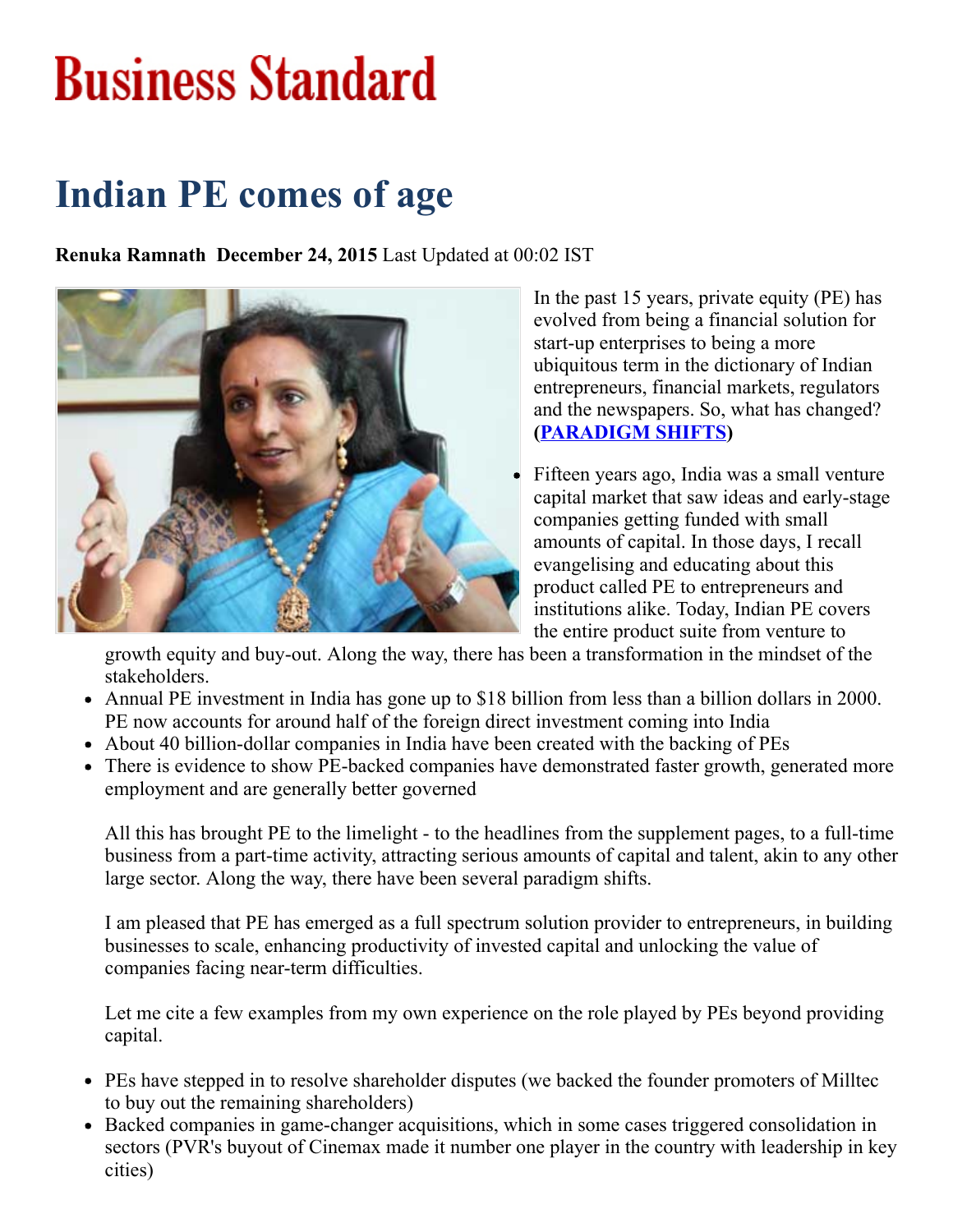- Enabled carve-out of businesses from larger groups, empowering management teams to take bold steps (the management team of VA Tech backed by PE, bought out the India business from the parent. Subsequently, it was also able to buy out the Austrian parent company as well)
- Provided last-mile capital to engineer turnarounds in high-quality assets (took control of Vikram Hospital and resolved the financial stress to unlock the full potential of the hospital) One of the setbacks for the PE sector has been the lack of exits and the high entry valuations. In this scenario, fund managers also have not been biting the bullet and in making exits at below cost or at par, after holding on for five to seven years. There are probably two key reasons for the lacklustre performance for some funds. One is collapse of the financial sector in 2008. Two, collapse of the infrastructure sector and, for a good part, the real estate sector as well in India in the intervening years.

Having said that, the future is going to be vastly different from the past. There is a huge exit mindset at the time of making the investment by PE managers. PE to PE exits will be a major source of exits, reducing the dependence on the public markets. In the past decade, the market has separated the wheat from the chaff and fund managers are exercising great financial discipline. Combined with the maturity of fund managers and optimism around the economy, I expect India will continue to be a preferred emerging market destination for limited partners.

Much of the credit for evolution of the PE sector goes to entrepreneurs, who have changed their lens and embraced private equity as a true long-term partner in their journey.

This has paved the way for better communication and more compelling partnerships between the PE and the entrepreneur, and has improved the overall outcome for PE-invested companies.

The author is founder of investment advisory firm Multiples